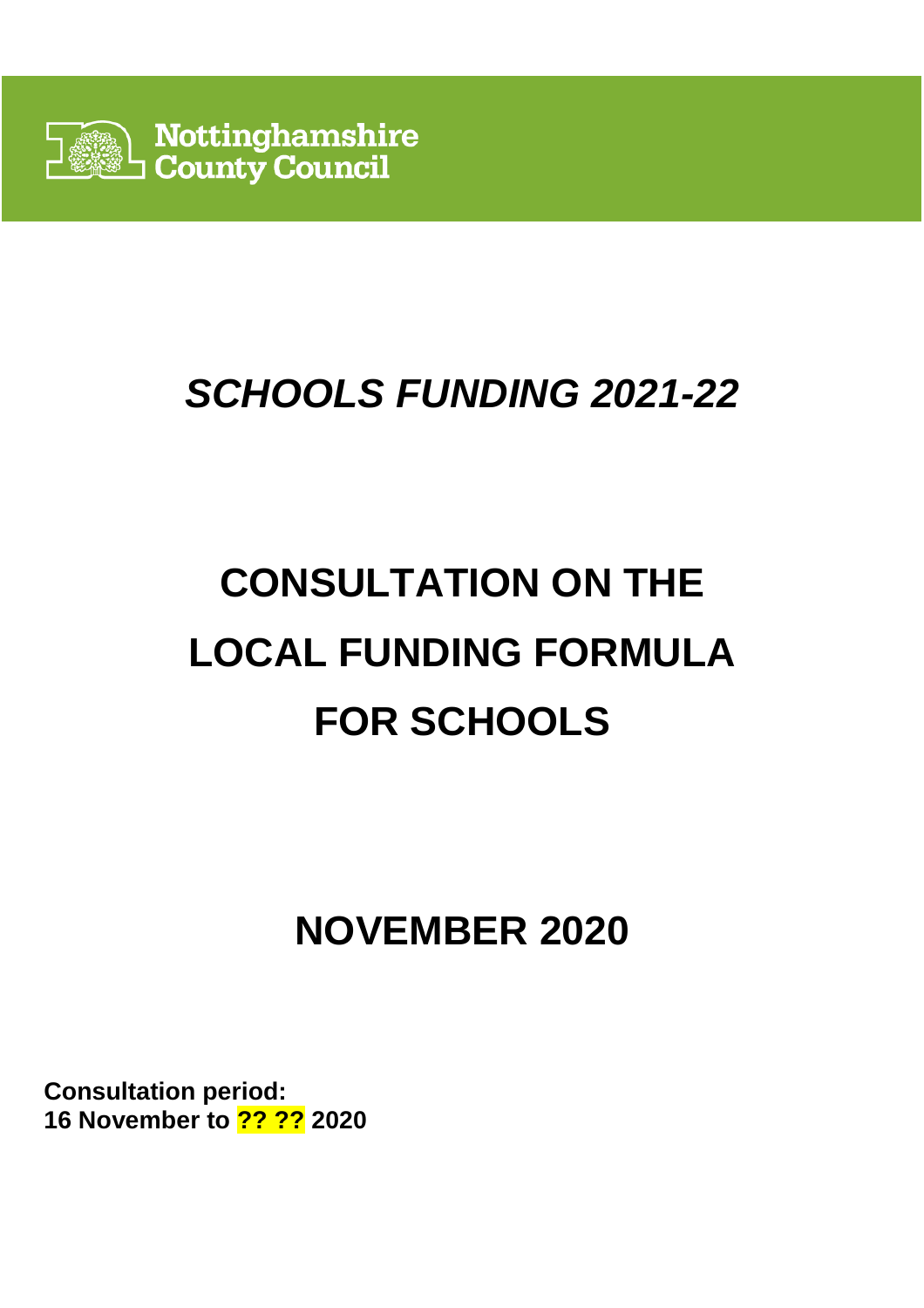| <b>Section</b> | <b>Contents</b>                                                    | Page  |
|----------------|--------------------------------------------------------------------|-------|
|                |                                                                    |       |
|                | Introduction                                                       | 2     |
|                |                                                                    |       |
| 2              | National Funding Formula (NFF) Update                              | 3     |
|                |                                                                    |       |
| 3              | Nottinghamshire Schools Block Funding Allocation 2020-21           | 4     |
|                |                                                                    |       |
| $\overline{4}$ | Approach to the Schools Block Funding Formula Consultation 2020-21 |       |
|                |                                                                    |       |
| 5              | Schools Block Funding Formula Consultation Proposals 2020-21       | $5-6$ |
|                |                                                                    |       |

**Appendix 1 2020-21 Local Funding Formula & 2021-22 NFF Appendix 2 Financial Model**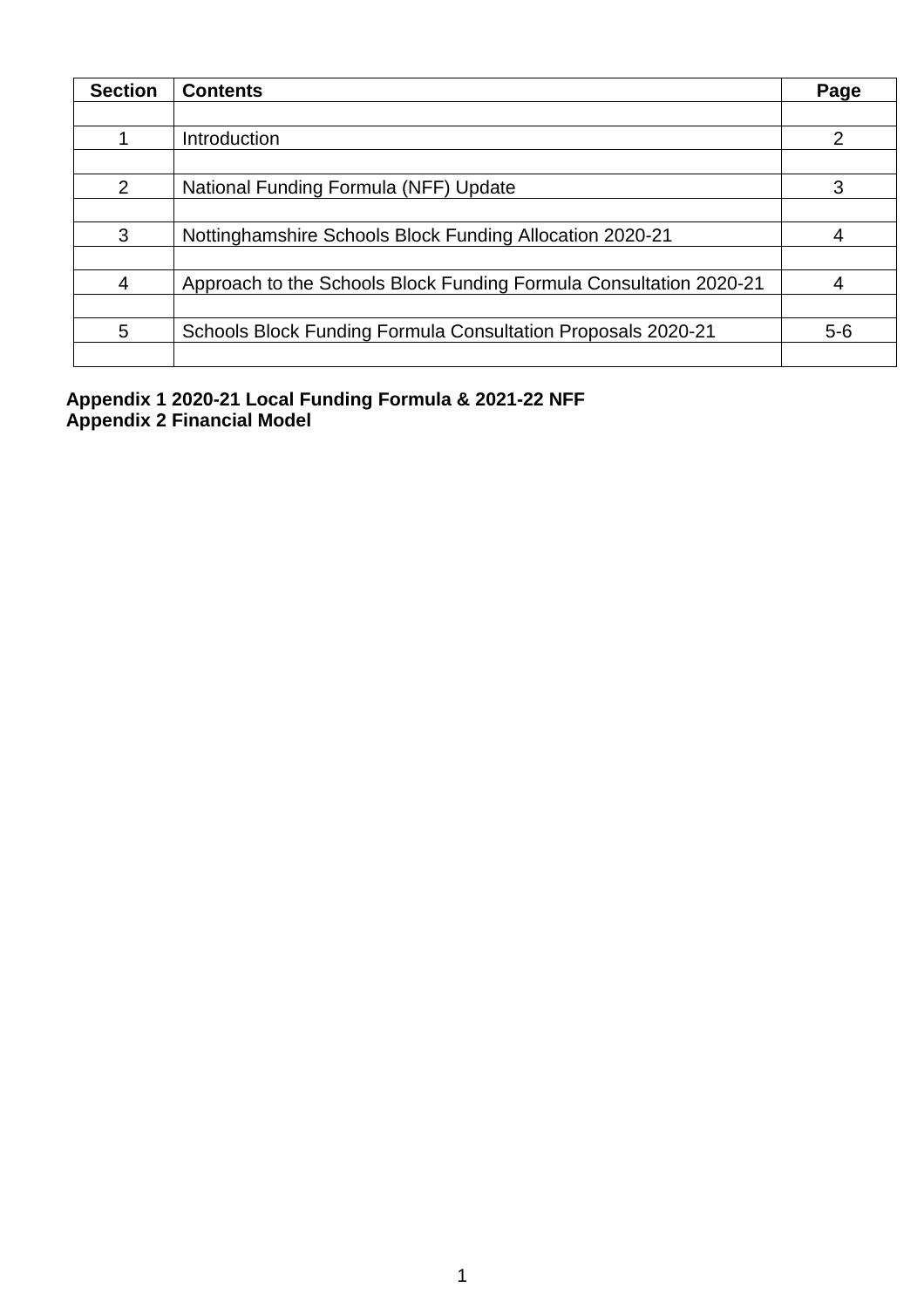#### **1. Introduction**

- 1.1. The purpose of this consultation exercise is to seek the views of maintained schools and academies on the formula changes the County Council and Schools Forum should consider for 2021-22. It is still the responsibility of the local authority to set the local funding formula for 2021-22.
- 1.2. The current formula for 2020-21 mirrors the national funding formula (NFF) formula factors and unit values
- 1.3. In July 2020 the DfE published the LA Schools Block indicative funding allocations for 2021- 22 together with other NFF policy changes some of which will impact on the consultation for that year.
- 1.4. Proposed changes to the 2021-22 Early Years funding formula is the subject of a separate consultation.
- 1.5. Other grants e.g. Pupil Premium and funding from the High Needs block will continue to be distributed by the methods prescribed or agreed outside of the local funding formula (LFF).
- 1.6. The consultation on the proposals will be launched on 16 November 2020 and be open until ?? 2020 and provides an opportunity for schools to express their views on the proposals. It is available through Citizen Space via the link: https://consult.nottinghamshire.gov.uk/schools/496bcf18. The responses will be considered by the Schools Forum on 10 December 2020.
- **1.7. The financial models provided with the consultation are for illustrative purposes only and do not reflect the funding that will actually be received by a school in 2021-22. They are based on the data used to determine schools' 2020-21 budgets. The multipliers implied by the modelling cannot be guaranteed for 2021-22 at this stage.**
- 1.8. The local funding formula for 2021-22 will be finalised based on the 2021-22 Dedicated Schools Grant settlement and issued pupil data sets in late December 2020. Individual school budget allocations will be confirmed to local authority maintained schools by 28 February 2021. The ESFA will confirm academy budgets during March 2021.
- 1.9. The final formula will be submitted to the Education & Skills Funding Agency (ESFA) by 21st January 2021 and recommended to the County Council's Policy Committee for approval on 10 February 2021.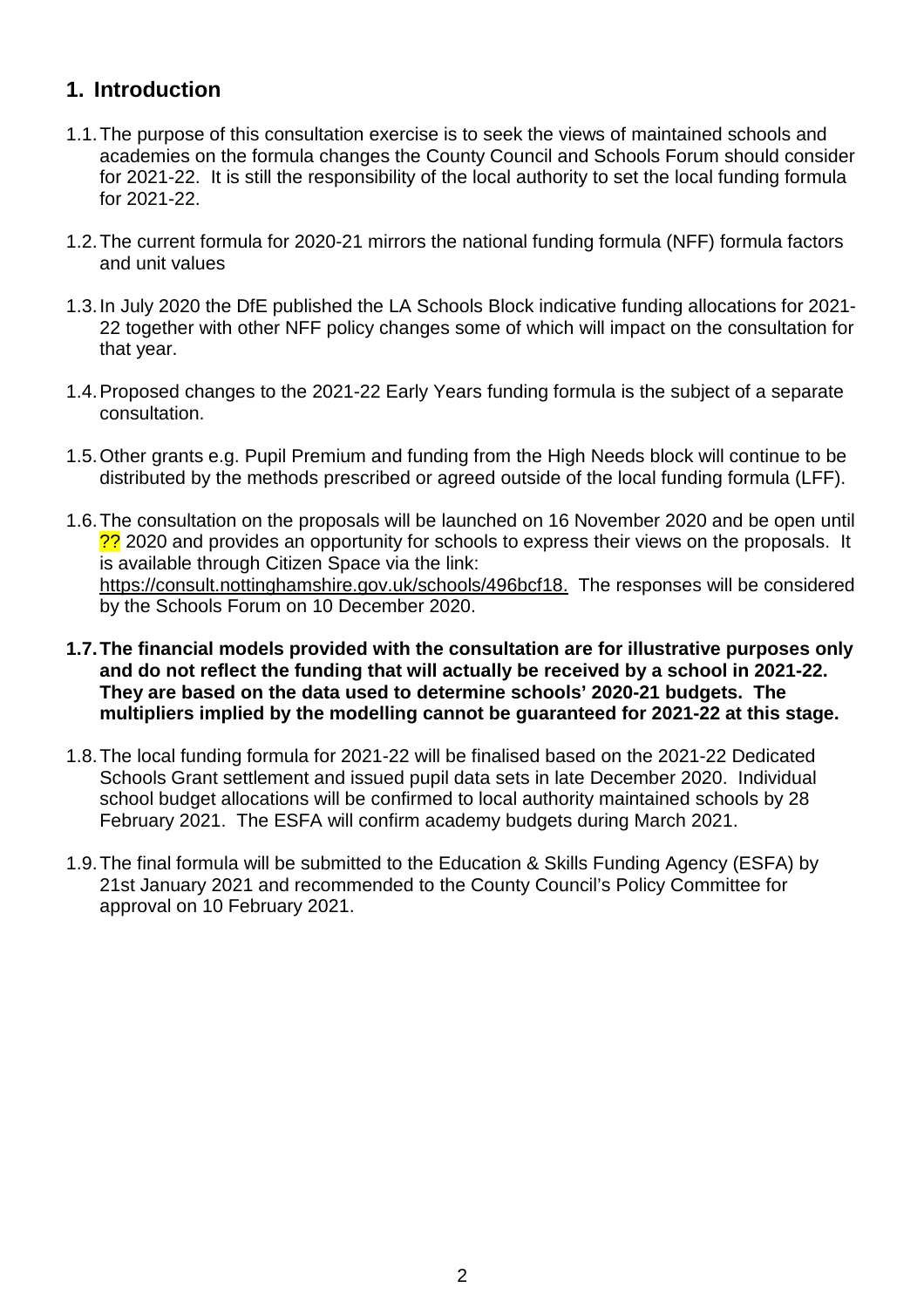## **2. National Funding Formula Update**

- 2.1 In July 2020 the DfE published its update to the NFF, including notional allocations for schools, and the primary and secondary units of funding that LAs allocations will be based on for 2021-22. It also included a number of key changes as follows:
- Incorporation of the 2019 update to the Income Deprivation Affecting Children Index (IDACI) data set.
- The funding floor will be set at 2.0% (1.84% 2020-21) and based on individual schools funding floor baseline. This increase is based on pupil led funding only.
- The Teachers' Pay Grant (TPG) and Teachers' Pension Employer Contributions Grants TPECG), including the supplementary fund, have been rolled into the NFF by increasing the, funding floor base line, basic per pupil entitlement and minimum per pupil funding.
- The Minimum Per Pupil (MPP) funding levels will be set at £4,180 (including £180 for the rolling in of grants) for primary schools, £5,215 for Key stage 3 and £5,715 for Key stage 4. This means that for each secondary school with a standard structure of 5 year groups the minimum per pupil amount will be £5,415 (including £265 for the rolling in of grants). These levels are mandatory for all local authorities to use in their local funding formula (LFF).
- Schools that are attracting their core NFF allocations will benefit from an increase of 3% to the formula's core (i.e. pupil led) factors.
- An increase to the maximum sparsity value from £26,000 to £45,000 for primary schools. and from £67,600 to £70,000 for secondary schools to improve support for small and rural schools.
- Pupil growth will be allocated on a formulaic basis again although it is still up to local authorities how to distribute the funding.
- 2.2 The government has also confirmed that local authorities will continue to determine local formula in 2021-22. However it will, later this year, put forward plans to move to a 'hard' NFF in the future.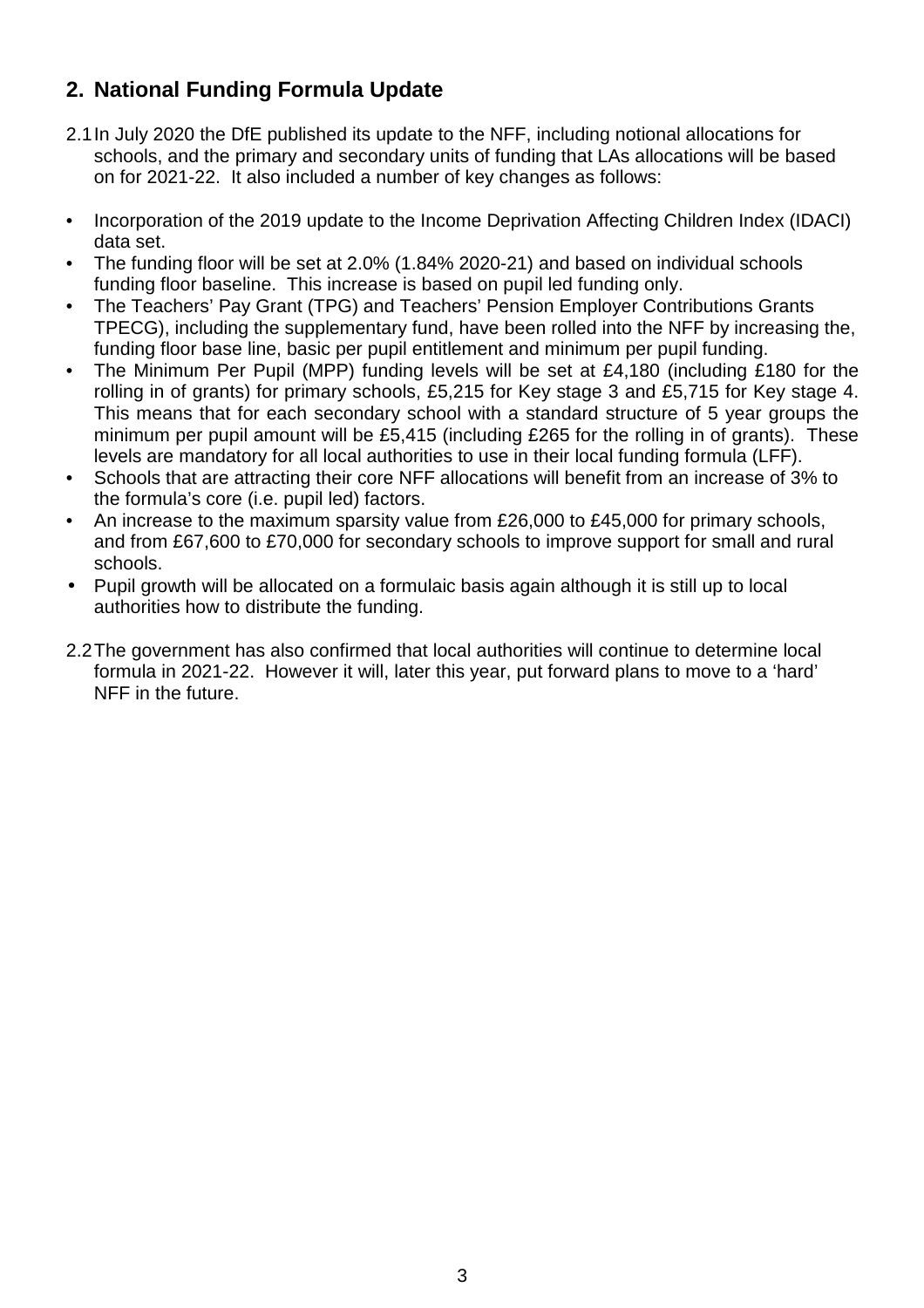### **3. Nottinghamshire Schools Block Funding Allocation for 2021-22**

3.1 The NFF funding allocation for Nottinghamshire is set out below. This is indicative because the quantum will be determined by the pupil numbers obtained from the October 20 census.

#### **Table 1 Schools Block funding Allocation**

**Schools Block Funding Breakdown**

|                            | <b>Actual 2020-21</b> |                |         | Indicative 2021-22 |                |         |             |           |
|----------------------------|-----------------------|----------------|---------|--------------------|----------------|---------|-------------|-----------|
|                            | October 2019          | Unit of        | 2020-21 | October            | Unit of        | 2021-22 | Increase/   |           |
|                            | <b>Pupil No.'s</b>    | <b>Funding</b> |         | 2019 Pupil         | <b>Funding</b> |         | Decrease(-) |           |
|                            |                       |                |         | No.'s              |                |         |             |           |
|                            |                       |                |         |                    |                |         |             |           |
|                            |                       | £              | £000    |                    | £              | £000    | £000        | %         |
| Primary                    | 66,827.5              | 4,125          | 275,632 | 66,828             | 4,467          | 298,524 | 22,892 8.31 |           |
| Secondary                  | 43,023.5              | 5,218          | 224,480 | 43,024             | 5,650          | 243,098 | 18,617 8.29 |           |
| Premises & Mobility        |                       |                | 6,002   |                    |                | 6,326   |             | 324 5.40  |
| <b>Growth Funding</b>      |                       |                | 3,789   |                    |                | 3,789   |             | $0\,0.00$ |
| <b>TOTAL SCHOOLS BLOCK</b> | 109,851               |                | 509,903 | 109,851            |                | 551,736 | 41,833 8.20 |           |

- 3.2 The 2021-22 funding allocation is calculated as a per pupil amount for primary and secondary schools. These amounts are derived after the NFF has been applied i.e. the total NFF funding allocations are calculated for primary and secondary phases and these are then divided by the number of pupils in each phase. This means that individual LAs still have different per pupil amounts.
- 3.3 The indicative allocation shows that there is £41.833m additional funding for Nottinghamshire. However around £23.9m of the increase relates to the Teachers' Pay and Pension grants being rolled into the Schools Block. Adjusting for this means the like for like increase is around £17.9m, (3.5%).
- 3.4 The school tables provided by the DfE give notional allocations for individual school budgets for 2021-22 but these were illustrative only and do not represent the funding that a school will actually receive in that financial year.

#### **4 Approach to the Schools Block Funding Formula Consultation for 2021- 2022**

- 4.1 A report was presented to the Schools Forum on 12<sup>th</sup> November which outlined the 2021-22 funding announcements and the proposed approach to the consultation. The aim is to continue to mirror the National Funding Formula as far as possible based on the indicative 2021-22 funding allocation for Nottinghamshire and allowing for some known increases e.g. in schools rates bills.
- 4.2 The final 2021-22 local funding formula will be based on affordability once the actual funding settlement is received in December 2020 which will include the October 2020 census, changes to pupil characteristics and the growth funding formula. However, in the main schools will not receive less than their 2020-21 funding allocation unless their pupil numbers have reduced.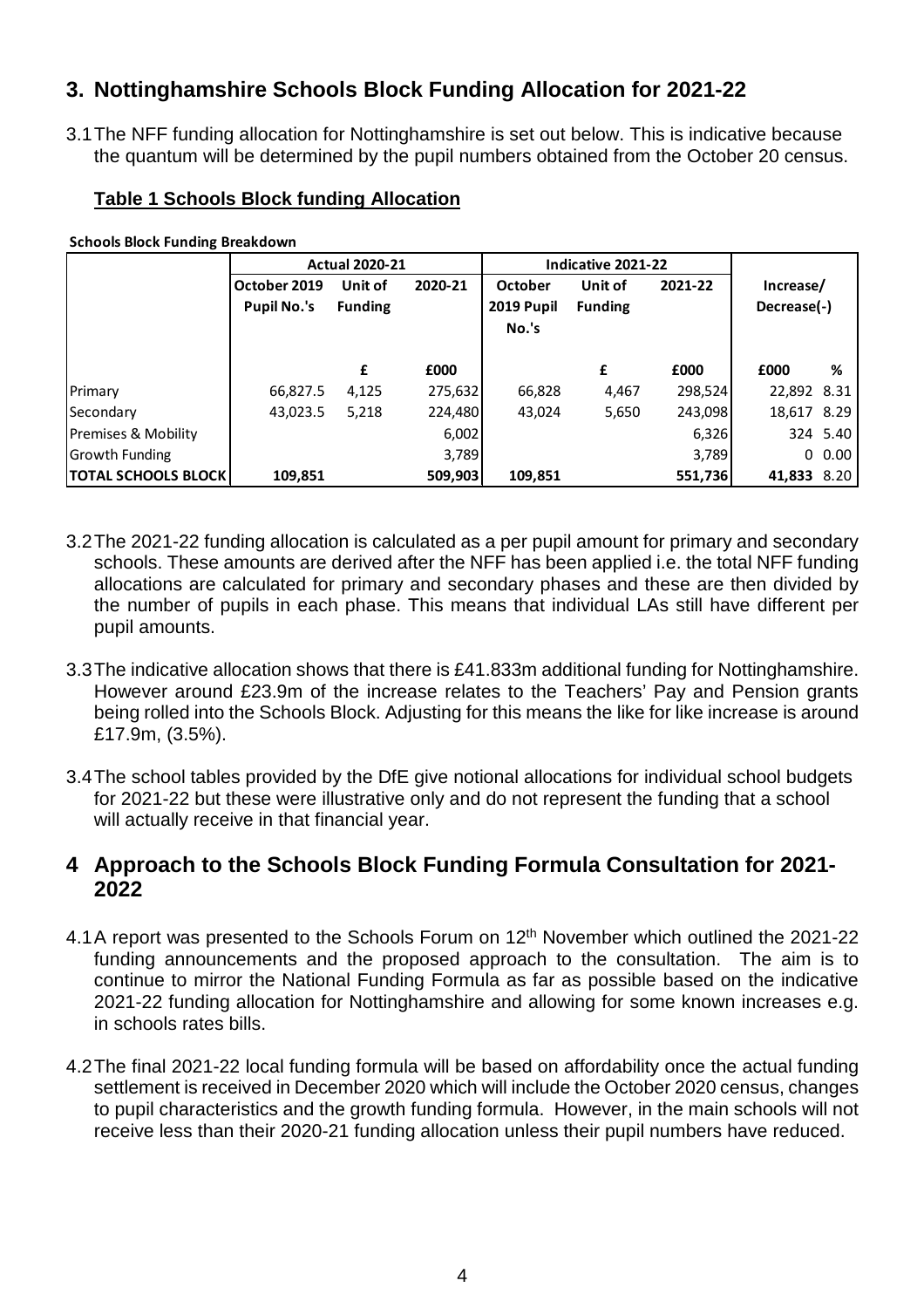## **5 Schools Block Funding Formula Consultation Proposals**

The local authority is required to consult on any changes to the LFF and the questions below are designed to align the current LFF with the NFF. The changes to the Minimum Per Pupil amount have not been included because the funding levels are mandatory for LA's to use in their LFF.

#### **5.1 Changes to the Unit Values Attributed to each Factor**

The unit values for all the NFF factors have been increased by 3%. In order to continue with the principle to mirror the NFF as far as possible these increases will need to be reflected in the LFF. The unit values for 2020-21 and those proposed for 2021-22 are shown in the Appendix.

#### **Question 1**

#### **In order to continue with the principle to mirror the NFF as far as possible the local authority would need to increase the unit values for each factor as detailed in Appendix 1**

#### **Are you in agreement with this proposal? Yes/No**

#### **5.2 Minimum Funding Guarantee (MFG)**

The purpose of the MFG is to protect schools from excessive year on year changes in funding as a result of, for example a change in pupil characteristics. As the protection provided is based on per pupil funding, the MFG calculation will not include school led or premises factors. The MFG will be used to action the inflationary increase referred to as the funding floor.

For 2021-22 the MFG/funding floor must be between +0.5% and +2.00% and the current MFG in the LFF is 1.84%, by setting a positive MFG this protects schools from any reduction in per pupil funding as a result of a change in pupil characteristics or unit values. In order to mirror the real terms protection in the NFF the local authority would need to set the MFG at +2.00%.

#### **Question 2**

**In order to continue with the principle to mirror the NFF as far as possible the local authority would need to set the MFG at 2.00% (subject to affordability).** 

#### **Are you in agreement with this proposal? Yes/No**

#### **5.3 De-delegation**

- 5.3.1 The DfE continues to require that any funding that was subject to de-delegation in 2020- 21 should be re-approved by schools forum if the de-delegation is to continue in 2021- 22. Maintained schools in each phase will need to agree collectively, through the Schools Forum, whether to de-delegate funding to the local authority to meet certain permitted categories of expenditure centrally. The rationale for de-delegation is to achieve economies of scale and to pool risk across schools for these costs.
- 5.3.2 De-delegation will be an option for maintained primary and secondary schools for the following allocations in line with 2013-14 to 2020-21 delegation. The indicative rates for de-delegation in 2021-22 are shown in the table below and remain the same as 2020- 21.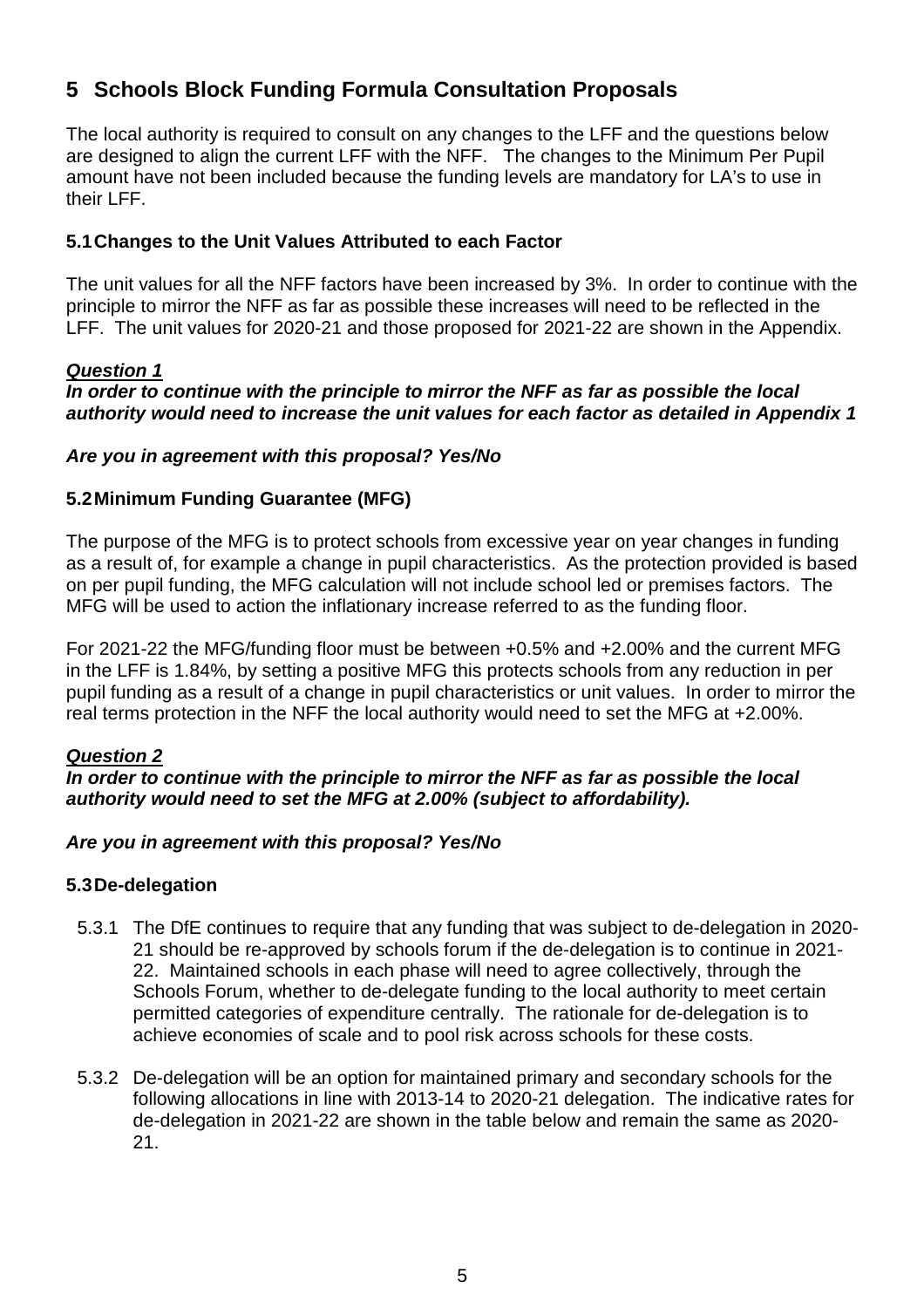|                                                                             | Primary per pupil<br>de-delegation | Secondary per pupil<br>de-delegation |
|-----------------------------------------------------------------------------|------------------------------------|--------------------------------------|
| Free school meal eligibility assessment                                     | £0.75                              | £0.75                                |
| Support to underperforming ethnic minority groups and<br>bilingual learners | £5.03                              | £5.03                                |
| Contingency for crisis communications                                       | £0.90                              | Nil                                  |
| <b>Trade Union Facilities</b>                                               | £1.56                              | £1.69                                |

#### **Question 3 (to be answered by maintained schools only) Do you agree to the de-delegation of the following in 2020-21?**

- **Free school meals eligibility assessment?**
- **Support to underperforming ethnic minority groups and bilingual learners?**
- **Contingency for crisis communications?**
- **Trade Union Facilities?**

**Thank you for taking the time to complete this consultation.**